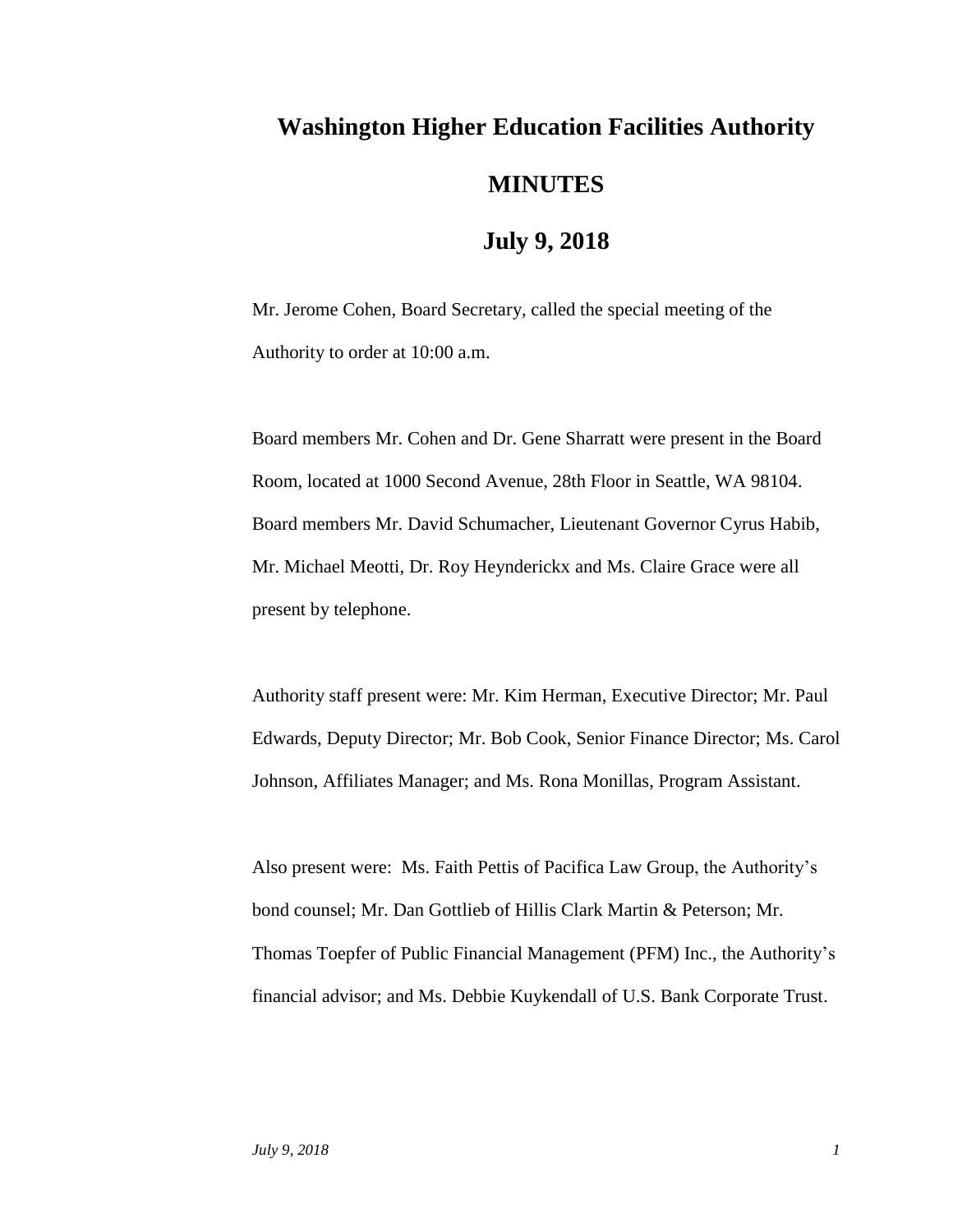Ms. Christine Ok of U.S. Bank Corporate Trust and Mr. Michael Nelson II, Assistant Attorney General from the Washington Attorney General's Office were present by phone.

Mr. Cohen asked for a motion to approve the minutes for the meeting held on February 15, 2018. Dr. Sharratt made the motion, and it was seconded by Ms. Grace. The minutes were approved unanimously, 7-0. **Approval of the Minutes**

Mr. Cohen introduced Mr. Herman to present the election of Board Secretary and Treasurer. Mr. Herman stated that each year, the Board elects a Secretary and a Treasurer. He noted that the past year, Mr. Cohen served as Secretary and Ms. Grace served as Treasurer. **Election of Secretary and Treasurer**

> Both Mr. Cohen and Ms. Grace agreed to continue their roles as Secretary and Treasurer if the Board chooses to nominate and re-elect them.

Lt. Gov. Habib made the motion to re-elect Mr. Cohen as Secretary and Ms. Grace as Treasurer. The motion was approved unanimously, 5-0, with two abstentions.

Mr. Cohen introduced Mr. Herman to present staff recommendations regarding selection of legal counsel for the Authority. Mr. Herman stated that every two years, the Authority selects a law firm to serve as bond counsel, **Consider and Act on Staff Recommendations Regarding Selection of Legal Counsel for the Authority**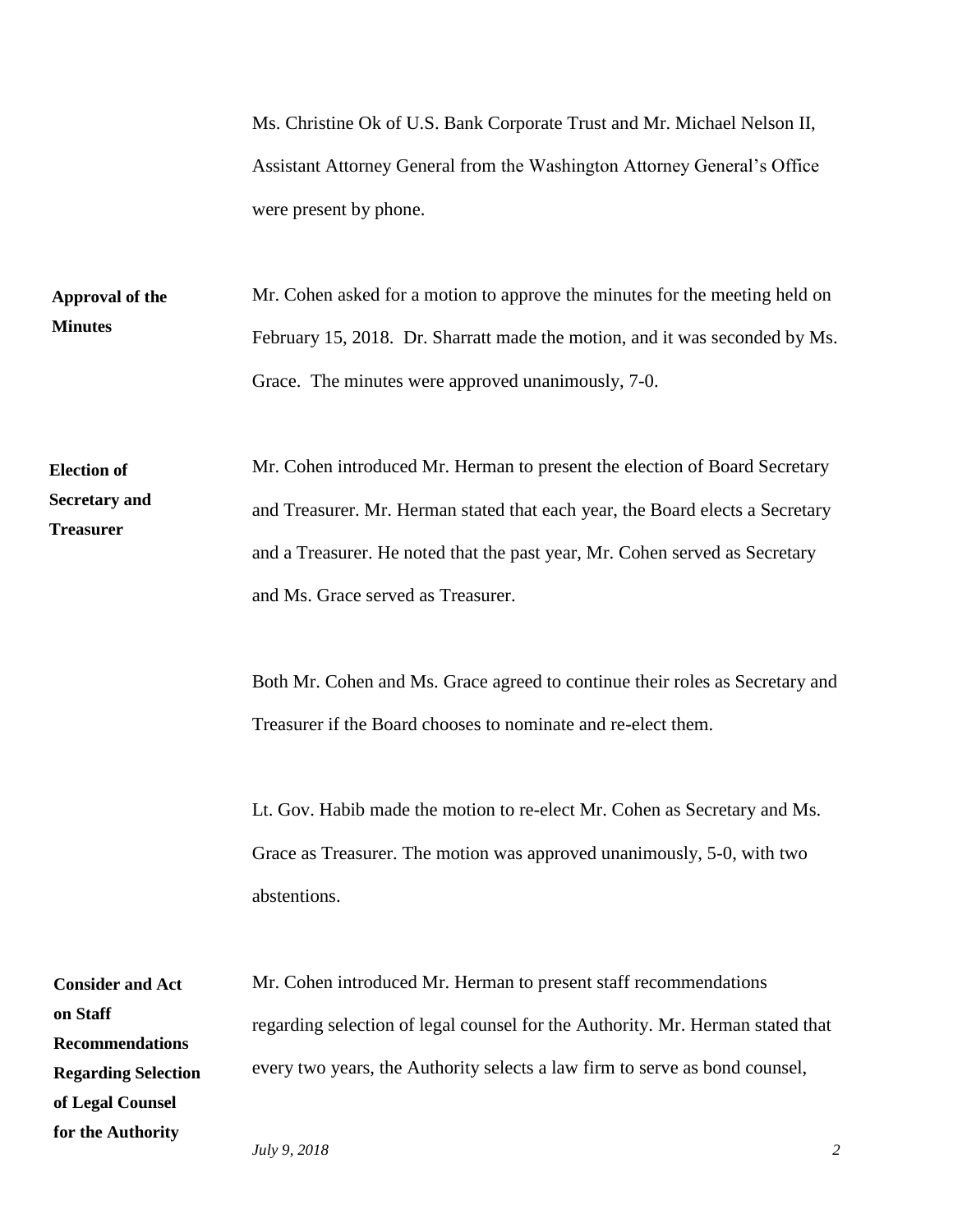special tax counsel, and tax counsel through a Request for Proposals (RFP) process. The Authority's current contracts with Pacifica Law Group for legal services and Foster Pepper for alternate legal services expired on June 30, 2018.

Mr. Herman proceeded with the outline of the RFP process and recognized all applicants for their time and thoughtful submittals. He stated that based upon the review of the written proposals and the interview process, staff recommends that the Authority contract with Pacifica Law Group as primary legal counsel and Hillis Clark Martin & Peterson as backup and alternate legal counsel in the event of conflict of interest or for other legal services as circumstances dictate. He added that both firms were informed about the staff recommendations.

Lt. Gov. Habib asked the reason behind notifying the applicants on the staff recommendations prior to the approval from the Board. Mr. Herman said that the staff normally inform the firms prior to the board meeting as a form of courtesy to give the applicants the option whether they want to attend the meeting or not.

Mr. Cohen asked for a motion to accept staff recommendations for legal counsel. Dr. Sharratt made the motion and it was seconded by Ms. Grace. The motion was approved unanimously, 7-0.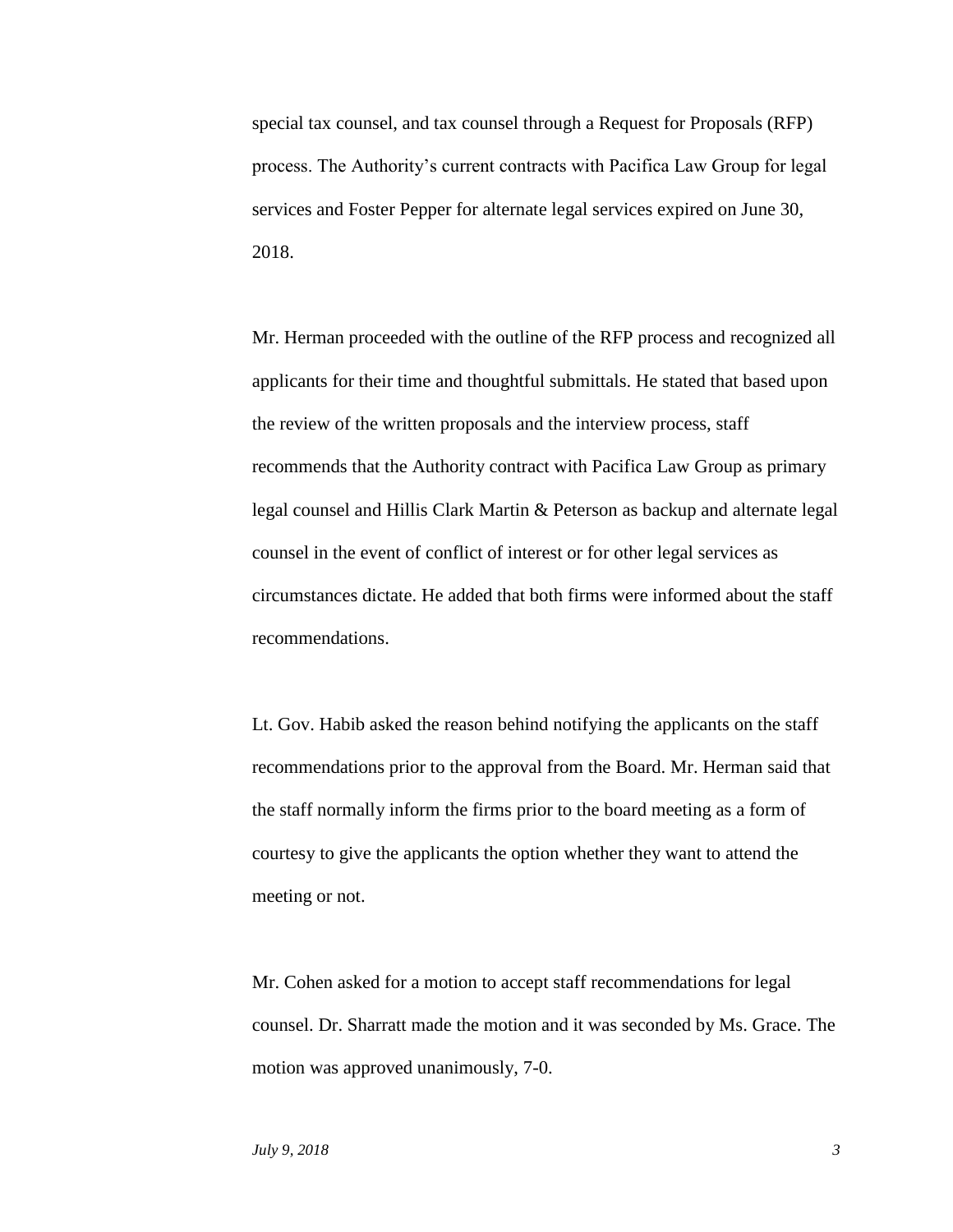Mr. Cohen introduced Mr. Cook to present the proposed annual budget for the fiscal year beginning July 1, 2018 thru June 30, 2019. Mr. Cook stated that the staff has budgeted for two financings totaling \$30 million during the year. He added that the application and issuance fees related to those financings will be \$37,500. Expenses are budgeted to be over \$500,000. **Action Item: Approval of** 

> Mr. Cook stated that the staff is recommending that the Authority continue to waive the annual six basis point fee on bonds outstanding to its college and university clients. He anticipates that this will produce a deficit because of the small amount of revenue that the Authority expects to receive. He added that the Authority anticipates reinstating the fee in the next fiscal year, beginning July 1, 2019.

> Dr. Sharratt asked how the Authority determines its needs in terms of strategic planning. Ms. Johnson responded that the Authority stays in contact with all its member schools and meets with them at least once a year. She added that the information that the staff gets through campus visits as well as the information on the school's websites helps with future planning. Dr. Sharratt thanked Ms. Johnson and added that this helps the Authority with budgeting.

> Mr. Cohen inquired about the schedule of school visits. Ms. Johnson said that school visits occur throughout the year and are based on the availability of the

**Annual Budget**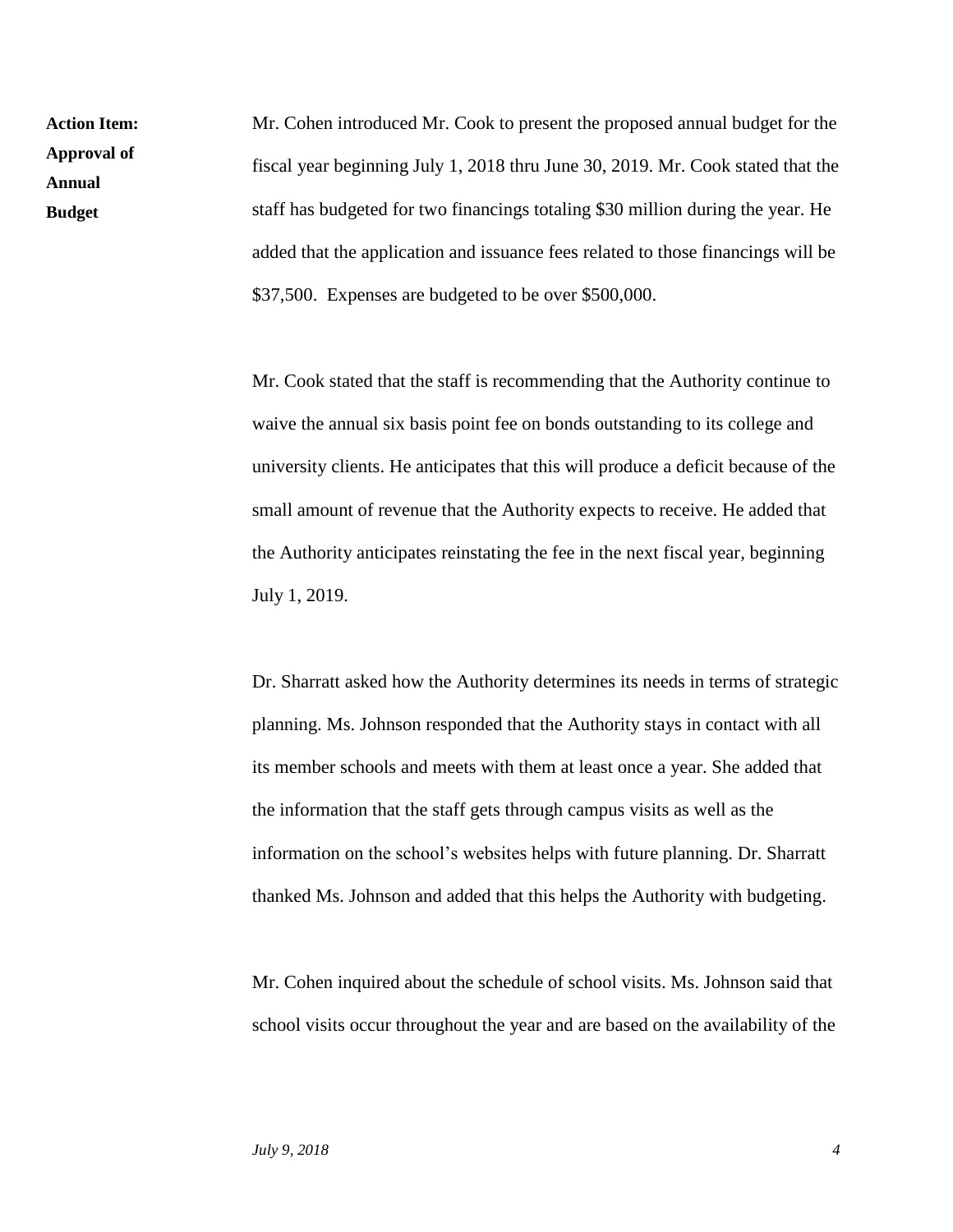school and Authority staff. She mentioned that eastern Washington visits are usually mid-October.

Mr. Cohen asked for a motion to accept the budget for fiscal year 2018. Ms. Grace made the motion and it was seconded by Dr. Heynderickx. The motion was approved unanimously, 7-0.

Mr. Cohen then introduced Mr. Cook to present the financial statement for consideration.

Mr. Cook stated that the financial statement for the period ending May 31, 2018, shows assets of just over \$1.4 million and approximately \$102,000 of liabilities, leaving just over \$1.3 million in net asset position. Mr. Cook noted that revenue to date is approximately \$123,000. He added that expenses to date are approximately \$275,000 with a reduction in the net position of about \$152,000.

Mr. Cohen thanked Mr. Cook for the financial report. After hearing no questions or comments from board members, he asked for a motion to accept the financial statement. Dr. Sharratt made the motion, and it was seconded by Ms. Grace. The motion was approved unanimously, 7-0.

Mr. Cohen then asked Mr. Cook to present the invoice for services.

**Action Item: Acceptance of the Financial** 

**Statement**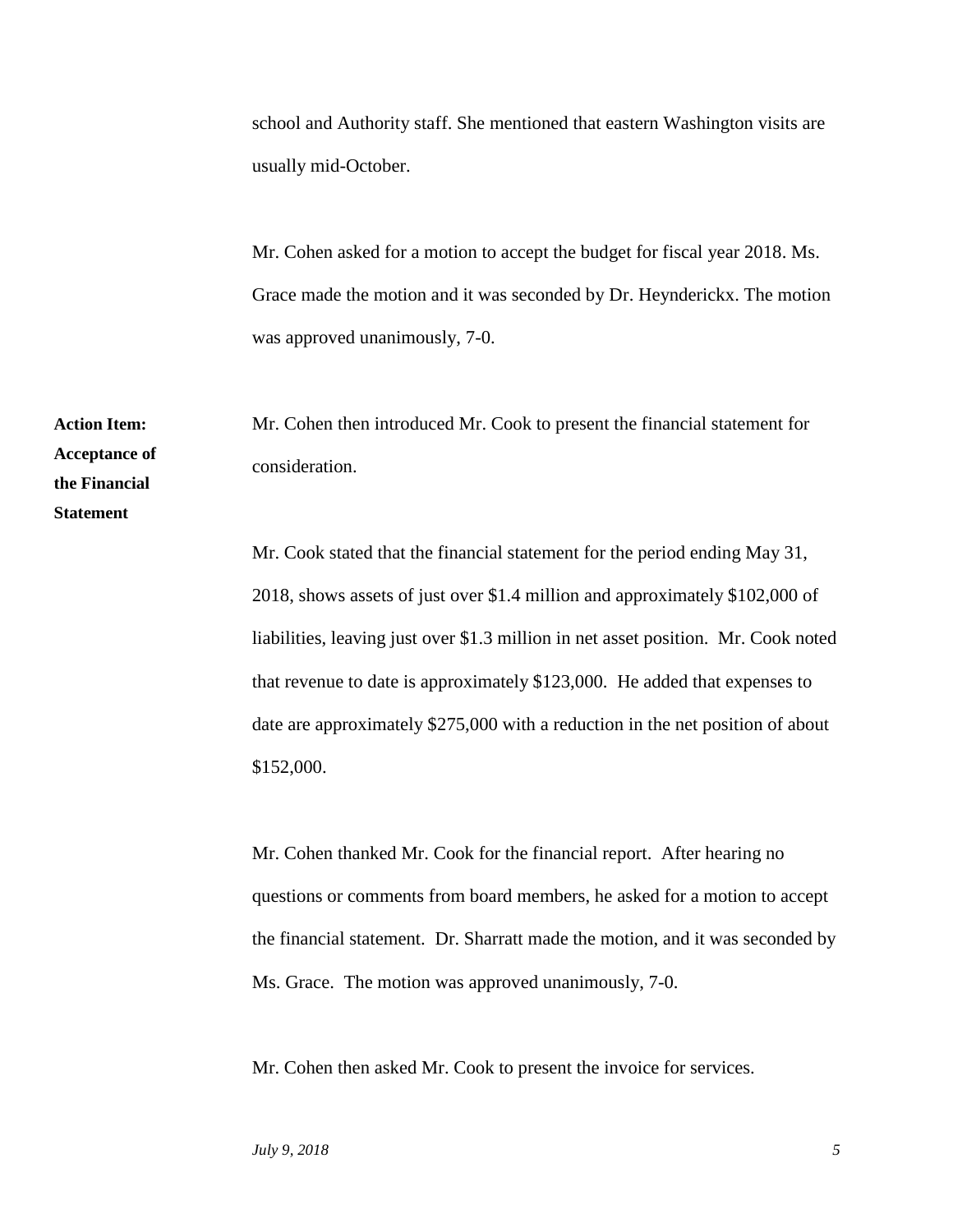Mr. Cook stated that the invoice from the Housing Finance Commission for January 1 through March 31, 2018, totaling \$56,632.98, has been reviewed and approved for payment by the Treasurer, Ms. Grace. **Invoice for Services**

Mr. Cohen introduced Mr. Thomas Toepfer of PFM Financial Advisors to present the market update. **Market Update**

> Mr. Toepfer started his report noting the following: a healthy domestic economy, a very low unemployment rate, a relatively good GDP growth, and increasing asset value and home prices. He mentioned that the geopolitical risks such as relationships with other countries and issues on tariffs and trade wars are keeping rates relatively low, even though the healthy domestic economy generally results in higher rates.

Mr. Toepfer stated that the short-term tax-exempt rates continue to rise faster than long-term rates. He added that despite the increase in rates, long term tax-exempt rates are still low from a historical perspective. He added that over the past 20 years, tax-exempt rates have steadily declined and have generally mirrored the trends of taxable rates.

Mr. Toepfer reported that municipal bond issuance was down by 19% in June and is down by 20% year-to-date through the end of June. He explained the effect of the Tax Cuts and Jobs Act of 2017 on supply and demand in the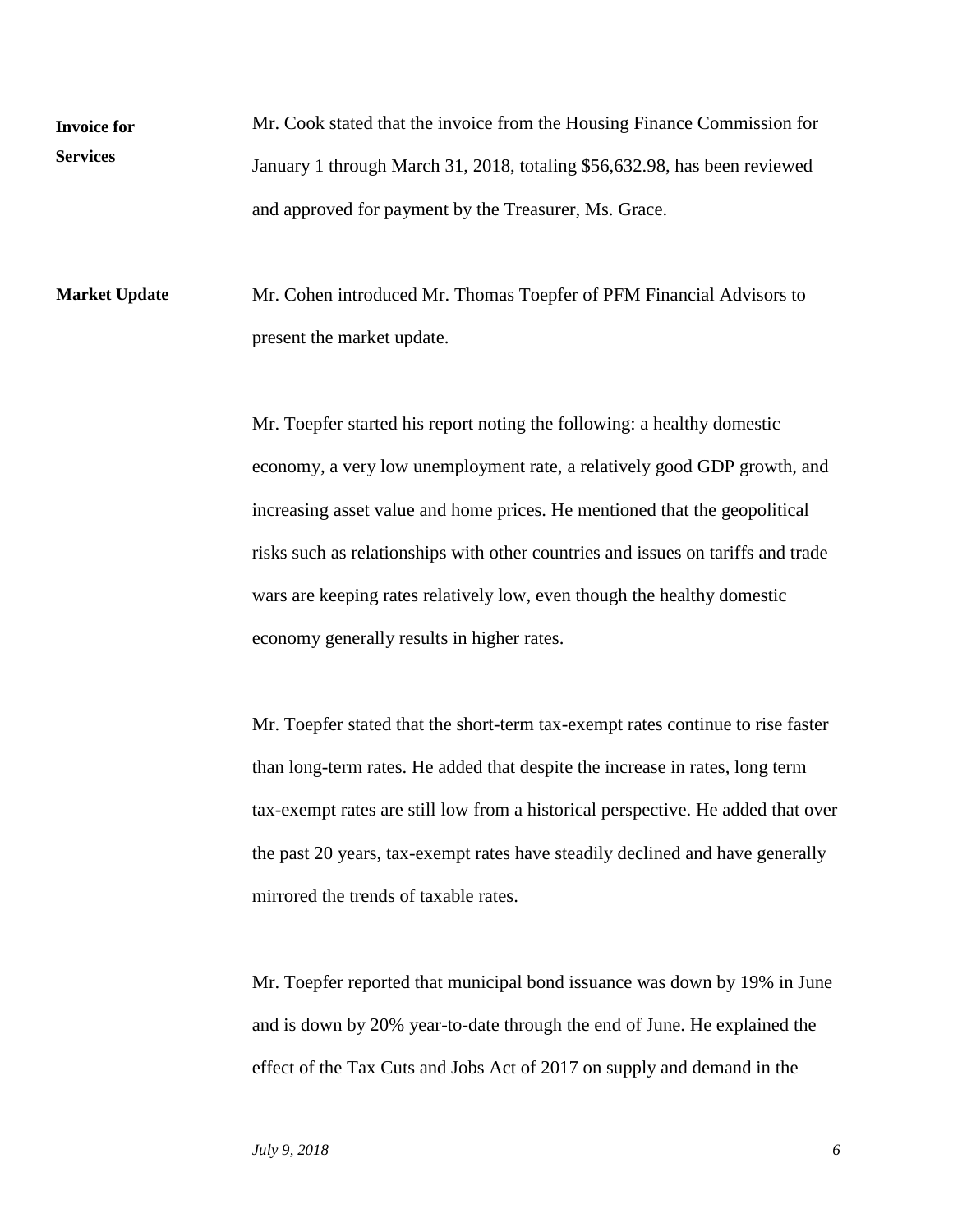market and added that the trend is good for borrowers due to lack of competition.

Mr. Toepfer presented a consensus forecast from different financial institutions and concluded that most market participants expect interest rates to rise throughout 2018.

Dr. Sharratt asked Mr. Toepfer if the market is good enough to make our clients consider refinancing. Mr. Toepfer responded that market rates are favorable for borrowers, but noted that tax reform restricted their ability to advance refund bonds.

Mr. Cohen asked Mr. Edwards to present the bond issue status report. Mr. Edwards referenced the report dated June 27, 2018, showing a summary of the bonds for the fiscal year ended in June 30, 2018. He stated that the Authority ended fiscal year 2017 with one potential bond issue for Pacific Northwest University ("PNWU") which will be carried over to fiscal year 2018. **Bond Issue Status Report**

> Mr. Edwards reported that for the past fiscal year, the Authority closed bond issues for PNWU and Seattle University. He stated that the goal for the 2017 fiscal year was to complete \$30 million in tax-exempt bond issuances. With bond issues for Seattle University and PNWU totaling approximately \$84.5 million, the Authority is nearly 2.8 times over goal. In addition, the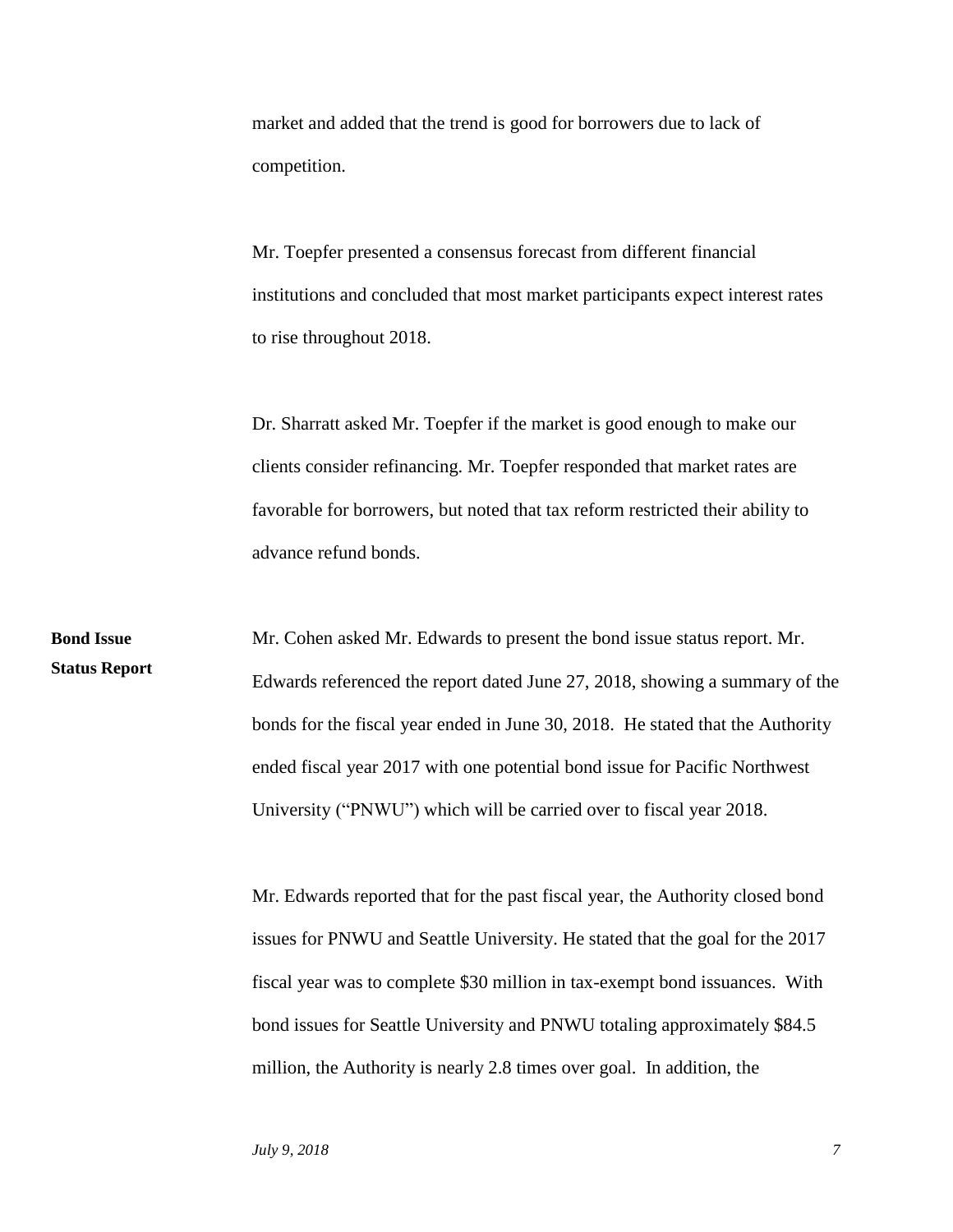transactions generated about \$5.9 million dollars in present value savings for the universities.

Mr. Edwards proceeded with the second bond status report dated July 1, 2018 for the fiscal year 2018. He stated that the Authority began the fiscal year with a potential bond issue from PNWU which is not expected to close until the summer of 2019. He added that the fiscal year 2018 goal is to complete two bond issues totaling approximately \$30 million by June 30, 2019.

Mr. Cohen asked whether the PNWU bond issue scheduled to close in the summer of 2019 would be part of the next fiscal period. Mr. Edwards said that it will be part of the 2018 fiscal year if we close by June 30, 2019 and added that it is just an assumption since the Authority hasn't received an application yet. Ms. Johnson added further that PNWU has been talking about this potential financing for the past 2-3 years. They prefer to use as little debt as possible, so they are continuing to fundraise.

Mr. Cohen then asked Mr. Herman to present the Executive Director's report. Mr. Herman congratulated Authority board member and Chair, Mr. Cohen, for being appointed by the Governor for his second four-year term. He

commended Mr. Cohen's excellent job for the Authority.

*July* 9, 2018 8

**Executive Director's** 

**Report**